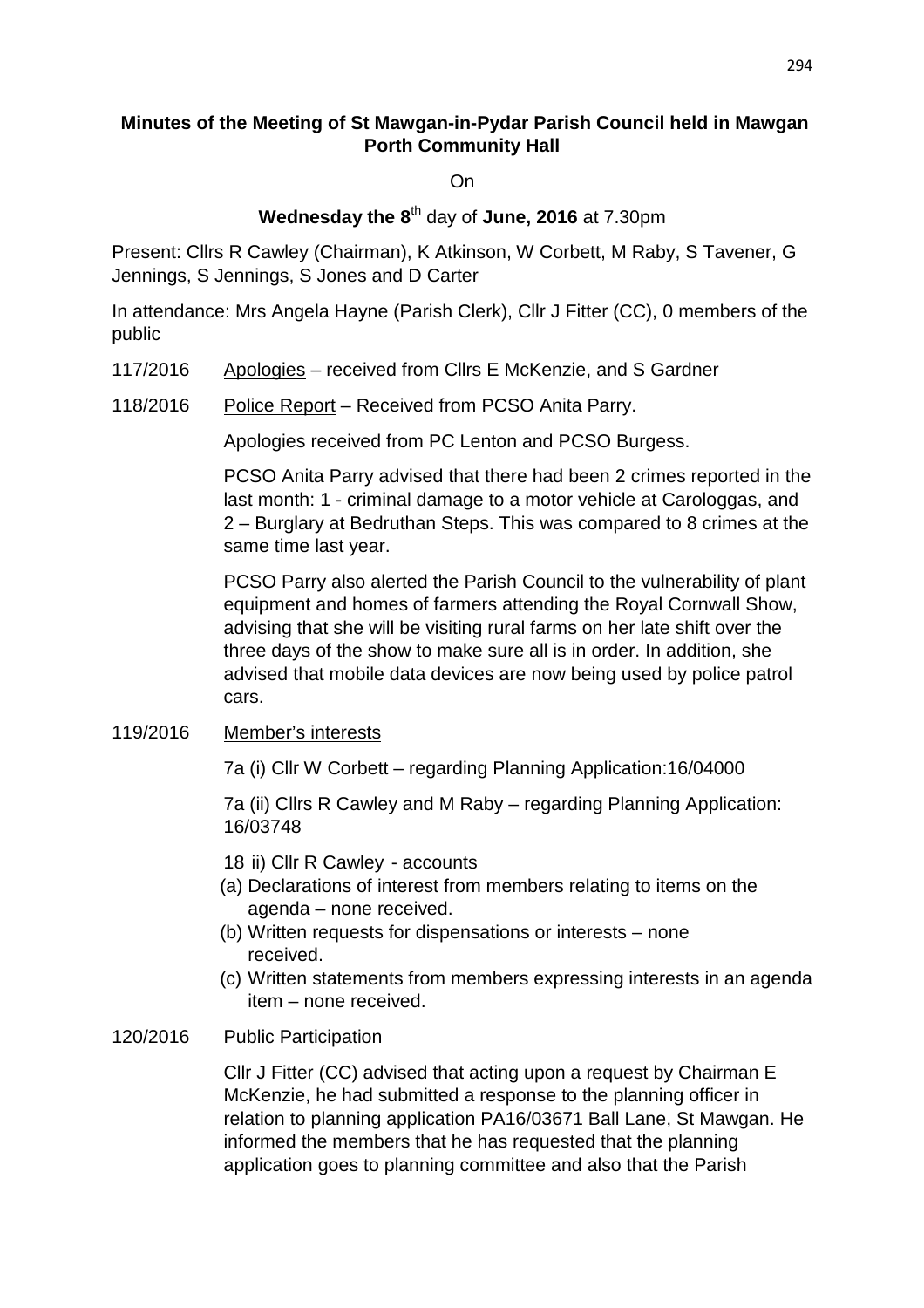Council submission be repeated and printed in full as an agenda item by the planning officer.

- 121/2016 Minutes of the last meeting Proposed by Cllr K Atkinson and seconded by Cllr W Corbett and **resolved** to accept the minutes of the meeting as a true record and were duly signed by the acting Chairman Cllr R Cawley.
- 122/2016 Clerk's report The report had been circulated prior to the meeting.
- 123/2016 Planning New applications to discuss and decide on response to Cornwall Council.

Cllr W Corbett left the room for this application.

 7a (i) PA16/04000 -. Proposed Self-Build Dwelling – Land Adj Westward and Green Acres, Trevarrian, Newquay, Cornwall TR8 4AQ. Ms Anne Barrett. Cllr Atkinson proposed and Cllr Tavener seconded and it was **resolved** unanimously, to **object** to the application on the grounds that it is contrary to national guidelines, and in open countryside.

 Cllr W Corbett returned to the room and Cllrs R Cawley and M Raby left the room for the next application.

 7a (ii) PA16/03748 – Extension of existing farm building, establishment of forage store and sand school – Lane near Trevenna Cross, St Mawgan. Mr R Chapman. Cllr Tavener proposed and Cllr Atkinson seconded and it was **resolved** unanimously to **raise no objection**.

Cllrs R Cawley and Mr Raby returned to the room.

 7a (iii) PA16/04428 – Upgrading of existing building. Doors on both floors enlarged, window positions and sizes changed. Exterior to east elevation above balcony clad in wood and upgrading of the existing balcony with the addition of an external staircase – Trecenan, Trenance, Mawgan Porth, Newquay, TR8 4BY. Mr Simon Cathcart. It was **resolved** to **raise no objection**.

 7a (iv) PA16/04144 – Construction of semi-basement and rear ground floor extension with associated rear garden landscaping to provide an additional bedroom and study – Fourwarnes, Gwel An Mor, Trenance, Mawgan Porth. Mr Ian Miller. Cllr Corbett proposed and Cllr Tavener seconded and it was **resolved** unanimously to **raise no objection**.

#### 124/2016 Advices and decisions by Cornwall Council – circulated prior to meeting

PA16/00839: Applicant - M P and Z Developments (Hornsey) Ltd. Location - Cornish Fresh Ltd Mawgan Porth Stores Mawgan Porth Hill Mawgan Porth Newquay. Pre application advice for Mawgan Porth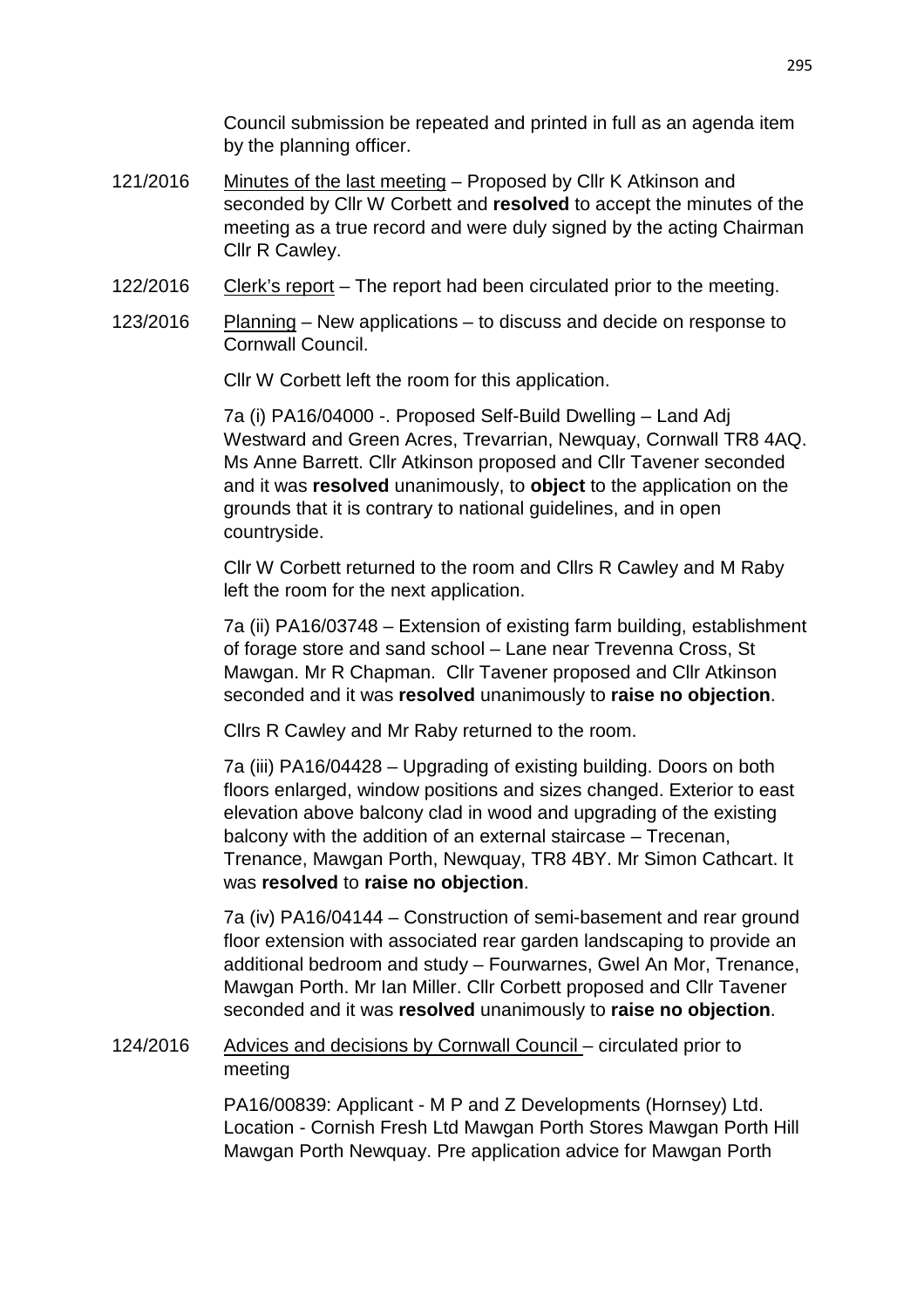beachfront regeneration project phase 1. **PREAPP Closed** - advice given.

PA16/02505: Applicant - Mr James Stone. Location - R A F St Mawgan Access to R A F St Mawgan St Mawgan Cornwall TR8 4HP. Works to Block 427 to install new waterproofing, raise roof and block windows and the conversion and extension of existing plant room to create a new ablution block. **APPROVED**

PA16/03330: Applicant - Ms R Kenn. Location - Puffins Trevarrian Newquay TR8 4AH. Replacement conservatory. **APPROVED**

## 125/2016 To consider planning applications received before meeting - None

## 126/2016 Working groups

(a) Amenities – Beach report circulated prior to meeting.

Cllr S Tavener offered to donate a picnic table from Sunhaven Valley Country Holiday Park to replace the damaged table located at Mawgan Porth Beach.

(b) Transport and rights of way – to receive report if any.

Footpaths: A list is going to be compiled of footpaths with missing footpath signs. Cllr Tavener suggested that any replacement signs might be a suitable project for parish council funding.

(c) Burial Ground –

(i) notification of burial – Chapman,  $3<sup>rd</sup>$  June 2016.

(ii) **Resolved** to approve request for the erection of a headstone with inscription for M A Lobb and P W J Lobb.

(iii) **Resolved** to approve request received prior to the meeting for the erection of a memorial with inscription for Mr O'Connor.

- 127/2016 Churchyard wall Cllr Corbett advised that the stone had been ordered with delivery anticipated w/c  $13^{th}$  June, whereupon he will contact M Farmer to undertake the repair.
- 128/2016 Annual accounts year end 2015/16 as circulated prior to meeting.

 Cllr Corbett proposed and Cllr Atkinson seconded. It was **resolved** unanimously to approve.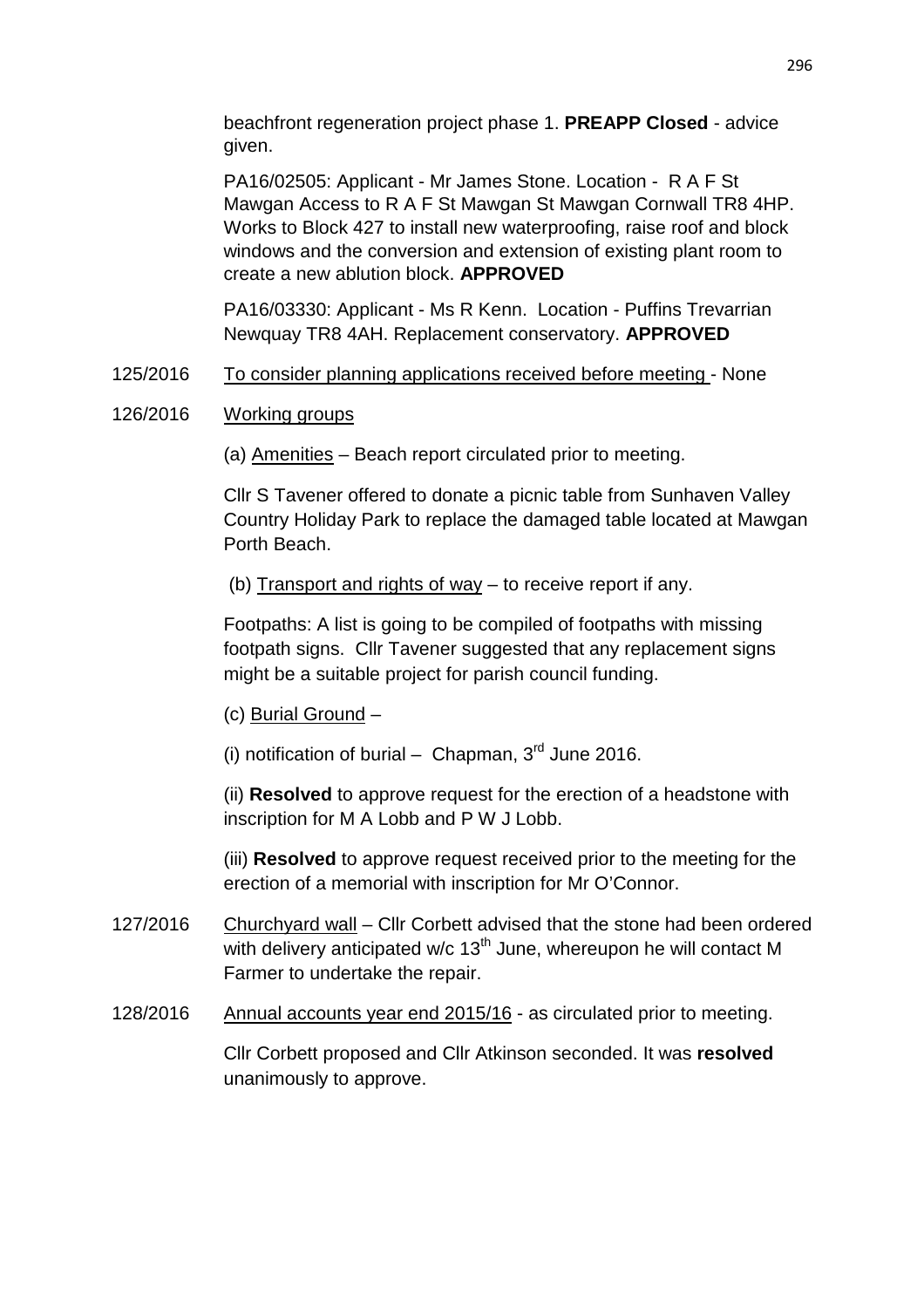## 129/2016 Annual Return for the year ending 31<sup>st</sup> March 2016

- (a) To approve section 1 Governance Statement as circulated prior to meeting. Proposed by Cllr Corbett and seconded by Cllr Tavener. It was **resolved** to approve, and was duly signed by acting Chairman Cllr R Cawley and Responsible Financial Officer – Angela Hayne.
- (b) To approve section 2 Accounting Statement as circulated prior to meeting. Proposed by Cllr Corbett and seconded by Cllr Tavener. It was **resolved** to approve, and was duly signed by acting Chairman Cllr R Cawley and Responsible Financial Officer – Angela Hayne.
- 130/2016 Ear-marked reserves  $31<sup>st</sup>$  March 2016 as circulated prior to meeting. It was proposed by Cllr Corbett and seconded by Cllr Atkinson, and **resolved** to approve. Councillor Tavener suggested that monies in the 'Emma closure fund' might be transferred for the benefit of a community project in the future.
- 131/2016 Missed payments. It was proposed by Cllr Atkinson and seconded by Cllr Corbett and **resolved** to authorise outstanding payments for the church clock, fountain cleaner and village halls 2014/15 as detailed in Clerk's report - circulated prior to meeting.
- 132/2016 To receive reports from meetings none received.
- 133/2016 Code of conduct To receive correspondence if any.

Pending further correspondence, this will be the subject for a future parish council meeting.

134/2016 Accounts – Cllr Jones proposed and Cllr Atkinson seconded and it was **resolved** to approve payment of accounts as listed below:

| Zurich Municipal        | Employer's Liability Insurance                 |         | 748.29  |
|-------------------------|------------------------------------------------|---------|---------|
| A Hayne                 | Clerk's Salary - May                           | £636.00 |         |
|                         | Home as office                                 | 15.00   |         |
|                         | <b>Travelling expenses</b>                     | 36.45   |         |
|                         | Additional expenses: stationery, stamps & ink  | 32.89   |         |
|                         | Replacement cork tiles for parish notice board | 9.99    | 730.33  |
| <b>Bubb Maintenance</b> | May                                            | £980.00 |         |
|                         | <b>April Footpaths</b>                         | 100.00  |         |
|                         | May Footpaths                                  | 360.00  |         |
|                         | April/May expenses                             | 81.61   | 1521.61 |
| M Farmer                | <b>Beach Cleaning May</b>                      |         | 765.00  |
| A Prowse                | St Mawgan Toilet Clean May                     |         | 210.00  |
|                         |                                                |         |         |